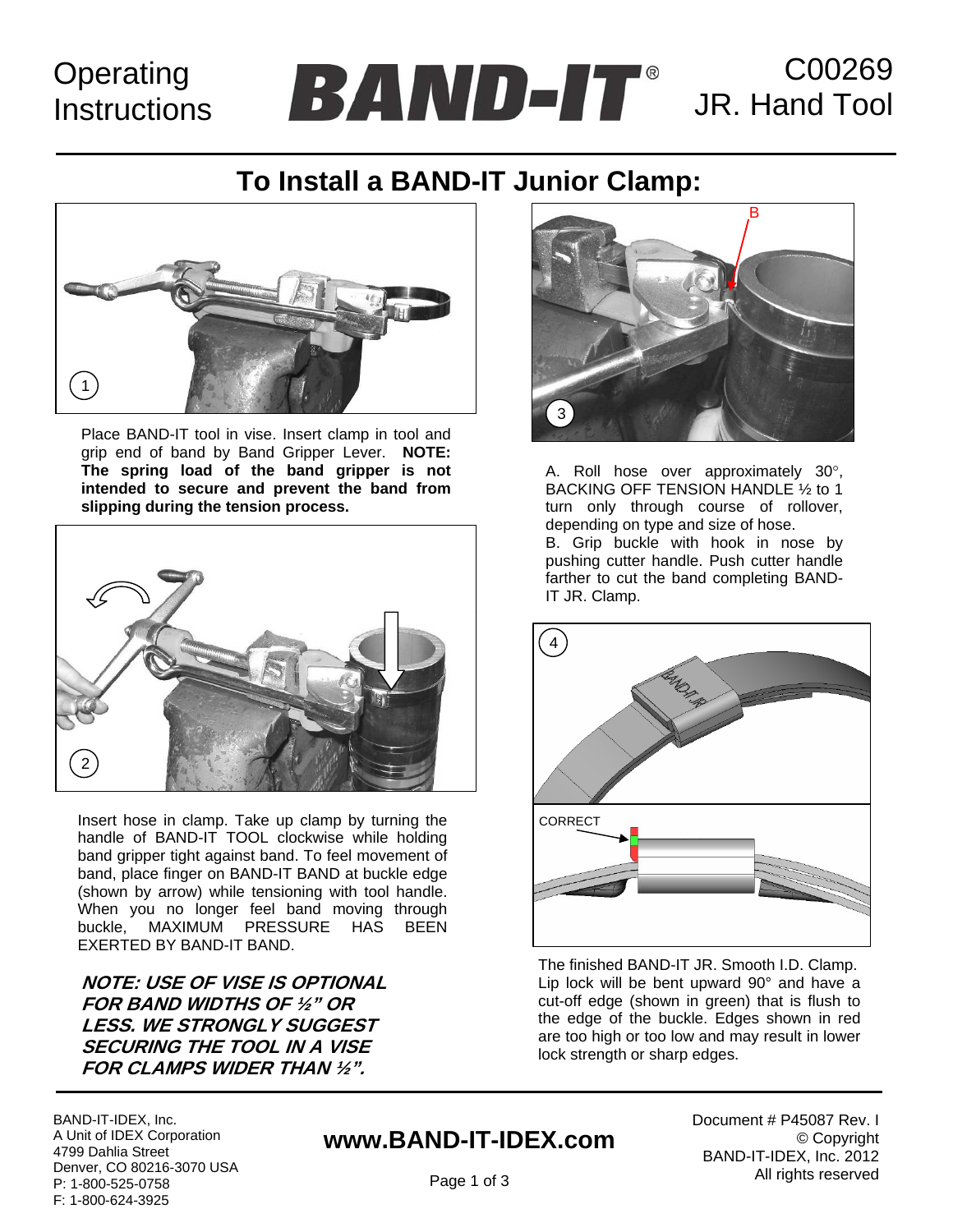Repair Parts & Assembly

# C00269 JR. Hand Tool



### NOTES:

- $\sqrt{1}$  To assist in removing threaded parts, apply heat (softens locking compound).
- 2. When connecting the tension screw to the slide block, or button head screws to the JR. adapter body, clean threads (male and female) of foreign matter, then apply two drops of medium strength locking compound (Loctite 242 or equiv.) onto male threads and connect parts together.
- 3. Before using BAND-IT JR. tool check to see that the cutter blade and backing plate are fully tightened. Loose screws can cause breakage of cutter blade or backing plate. Use hex key provided with tool to tighten screws if needed.
- 4. Assemble tension handle, then attach retaining ring to tension screw in location shown. Place ring on groove, then push ring against a hard surface such as a table until it snaps securely in place.
- 5. Kit # C01899 contains one each of a C01887 band gripper, C03186 gripper spring and C01787 pin. Replace all parts as a set to maximize tool performance. Periodic cleaning of band gripper teeth will improve tool performance.

BAND-IT-IDEX, Inc. A Unit of IDEX Corporation 4799 Dahlia Street Denver, CO 80216-3070 USA P: 1-800-525-0758 F: 1-800-624-3925

### **www.BAND-IT-IDEX.com**

Document # P45087 Rev. I © Copyright BAND-IT-IDEX, Inc. 2012 All rights reserved

Page 2 of 3